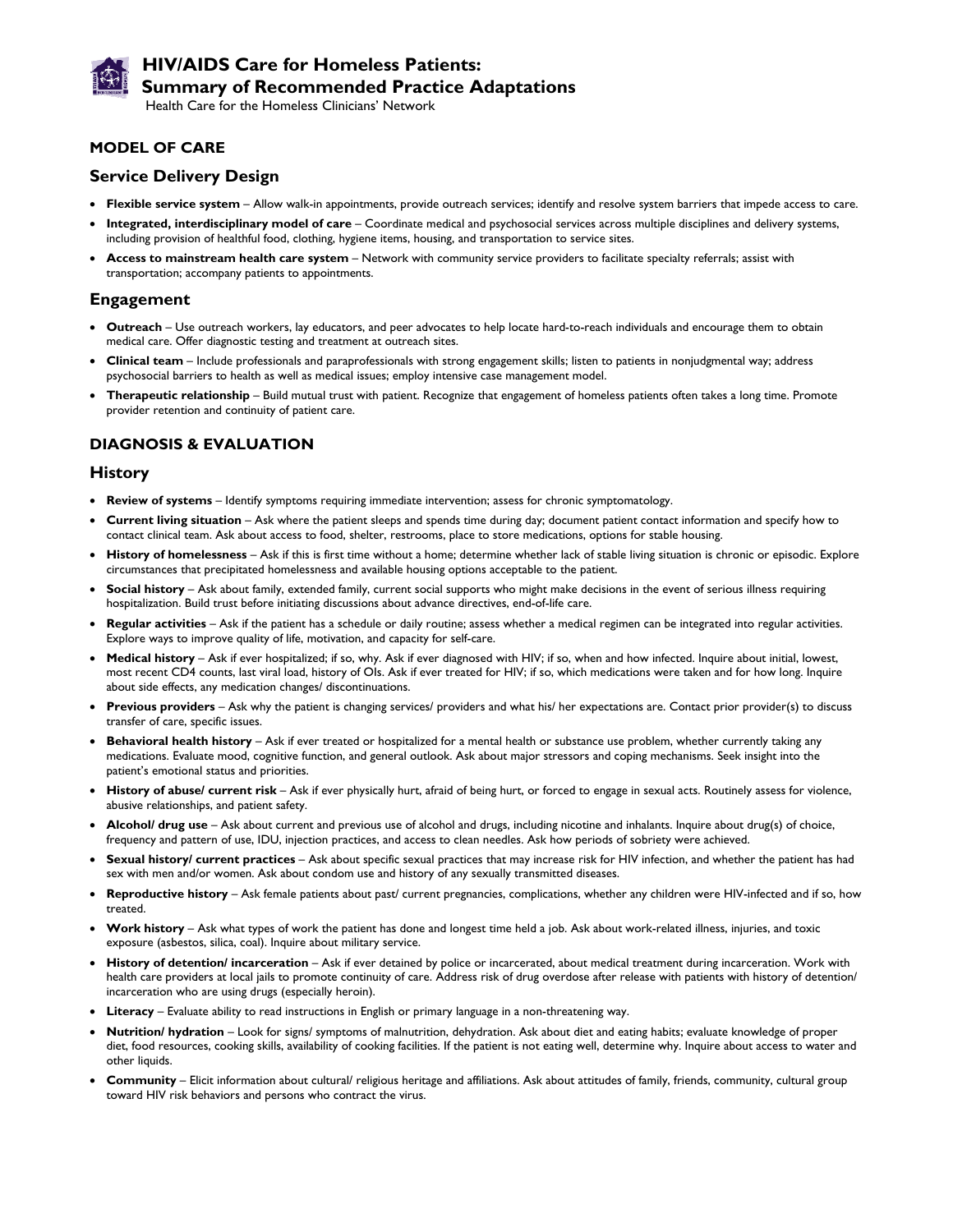## **Physical examination**

 **Comprehensive vs. serial, focused examinations** – Do focused physical exams in outreach settings; reserve comprehensive exams for clinic; defer genital exam until the patient feels comfortable. Homeless women - Offer option of being examined by provider of same sex. Assess for cervical dysplasia, HPV, vaginal candidiasis, pregnancy, evidence of physical/ sexual abuse. *Sexual minorities* – Provide appropriate exam/ screening for biological male taking estrogen, female taking testosterone, patient who has had sexual

reassignment surgery or silicon or other implant. Listen nonjudgmentally to concerns; provide compassionate care.

- **Touch therapy** Express empathy with appropriate physical contact (hand shake, shoulder touch); but recognize that some patients may find physical contact threatening (pay attention to nonverbal signals).
- **Signs & symptoms of HIV complications** Realize higher risks associated with homelessness for TB, bartonellosis, weight loss, dehydration, and change in mental status due to comorbidities. Examine for oral candidiasis and voral leukoplakia (especially new patients with limited access to health care/ no history of HIV test).
- **Dermatological exam** Look for skin growths, rashes, and fungal infections in mouth, groin, feet. Pay special attention to genital and rectal warts, skin problems associated with IDU, and foot care. Be aware of medications that precipitate sensitivity to sun exposure.
- **Neurological/ psychiatric evaluation** Assess for mental illness including PTSD, substance abuse, and cognitive impairment; explore possibility of underlying psychiatric condition(s) in patients with substance dependence.
- **Dental/ retinal exams** Include dentist and optometrist/ ophthalmologist on clinical team; use portable equipment in outreach sites.

## **Diagnostic tests**

- HIV testing/ screening Use rapid testing in outreach settings and for homeless/ runaway youth. Provide direct linkage to health care providers and assertive case management to assure access to HIV care. Offer testing to partners and children of HIV+ persons, if not already tested (provide incentives).
- **Pre-test counseling** Give patient the option to decline HIV test; invite questions, offer information about what the test means.
- **Confirmatory test**  If initial screening test (oral mucosal, rapid test or standard blood test) is positive, do confirmatory test (Western blot/ immunofluroescence assay).
- **Post-test counseling** Be sure the patient is engaged in care when a positive test result is communicated. Be personally available, listen, maintain contact. Use peer counselors (HIV-infected homeless/ formerly homeless individuals who have done well) to provide social support.
- **Laboratory tests** *Baseline labs:* CBC, electrolytes, glucose, BUN, creatinine, liver function tests, lipid studies, urinalysis, toxoplasmosis gondii IgG antibody, RPR or VDRL, hepatitis A antibody total (Hep A, Total), hepatitis B surface antibody (HBsAb), hepatitis B surface antigen (HBsAg), and hepatitis C antibody (Hep C Ab). Pay more attention to liver function tests in homeless patients, whose risk for liver damage (secondary to hepatitis, alcoholic cirrhosis) is high. Regularly monitor liver function in patients on ART, hormones, HBV/ HCV treatment.
- **HIV Viral load** Perform HIV viral load test (e.g., HIV-1 RNA quantitative assay or branched chain DNA assay (bDNA)) at baseline exam and every 3-4 months if the patient is stable on therapy. Also check HIV viral load when acute retroviral syndrome is suspected. Avoid HIV RNA assay following single positive rapid antibody test unless the patient reports prior positive HIV test.
- HIV-1 Resistance testing Baseline genotypic resistance testing is recommended for all patients prior to initiation of ART and for treatment failure with HIV-1 RNA levels > 500-1000 copies/ml while taking failing regimen. Resistance testing is important even for treatment-naïve patients, 6-16% of whom have at least one major resistance mutation in their wildtype virus prior to starting ART.
- **HLA\*B-5701 testing**  Test all patients for HLA\*B-57 prior to initiating regimen containing abacavir (if assay available). Abacavir is contraindicated for any patient testing positive for HLA\*B-57 (50% chance of severe hypersensitivity reaction).
- **Tuberculin test** Test HIV+ patient for latent TB using TST/ PPD or blood assay test (QFT-g). Re-check homeless patients with negative result every 6 months; for those testing positive, do baseline chest X-ray and symptom screen every 6 months regardless of CD4 count. Collaborate with local health department for TB surveillance, screening and referrals to help decrease barriers to care. Provide written record of TB test results on wallet-sized card.
- **Hepatitis testing** Test every HIV+ patient for HCV and screen annually. Test for immune response (anti-HBs) after HBV vaccination; consider double dose of vaccine if no immune titers; consider HBV DNA testing of patients with unexplained increased liver enzymes. Test for immunity (see Baseline labs) and vaccinate for hepatitis A accordingly.
- **Cancer/ STI screening** Pap smear (for cancer, HPV) for all HIV+ women every 6 months until 2 normal PAPs, then once per year. GC/ clamydia and RPR or VDRL testing at baseline, then annually. Consider anal Pap smear and tests for rectal *N. gonorrhoeae* and *C. trachomatis* infection at baseline and annually in MSM and any patient with history of anogenital condylomata.
- **Pregnancy test** Offer UCG urine test to sexually active female patients of childbearing age.

## **PLAN & MANAGEMENT**

#### **Plan of Care**

- **Next steps** Develop plan of care with the patient's active involvement. Specify next steps to expect; reassure the patient they need not be done right away.
- **Interdisciplinary team** Include addiction/ mental health counselors, medical care manager, and treatment advocate on the clinical team. Every member of the team should engage in care planning/ coordination and patient education.
- **Basic needs** Develop strategies with the patient to meet basic needs (food, clothing, housing, mental health issues) as part of individualized plan of care.
- **Patient priorities & goals** Assess the patient's priorities in meeting immediate and long-term needs. Address immediate medical needs first (patient's reason for the visit) rather than underlying causes.
- **Governmental assistance** Assist with applications for programs that facilitate access to health and social services (Ryan White, HOPWA, SSI/ SSDI, Medicaid, Food Stamps).
- **Communication** Do not criticize the patient; speak in a straightforward, nonjudgmental manner. Elicit feedback regarding the patient's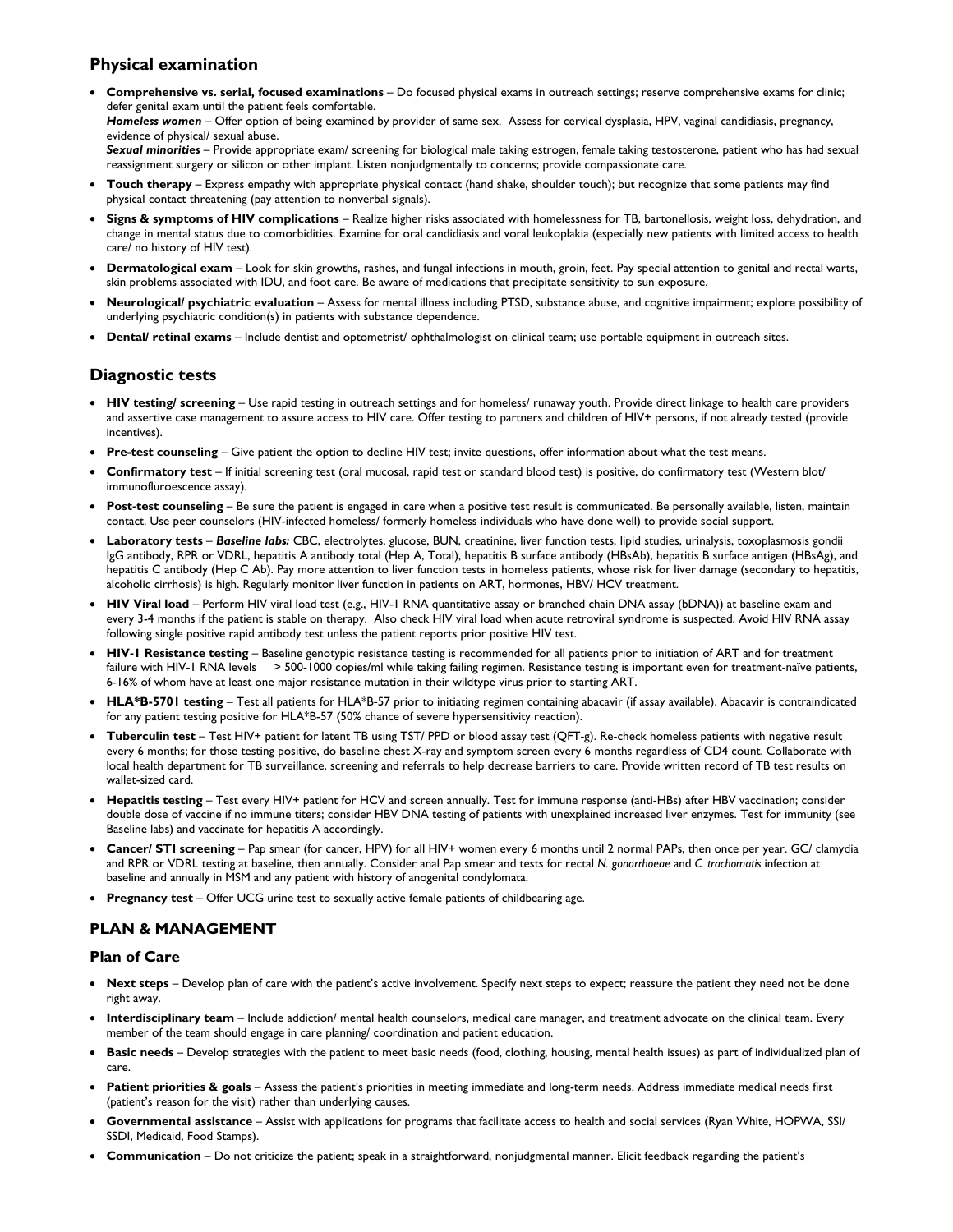understanding of the plan of care. Use an interpreter or lay educator to facilitate communication and assure culturally competent care for patients with limited English proficiency.

## **Education, Self-Management**

- **Basic education about HIV** Teach HIV-infected patients how to know if they are sick, how to tell if illness is serious, how to care for self when sick, when to seek urgent/ emergent care. Specify where to get medicine and where to go to recuperate when ill.
- **HIV transmission** Review safer sexual practices; facilitate access to condoms. Teach IV drug users risk reduction strategies: self-administered injections, avoid sharing drug paraphernalia, use of needle exchange program. Stress antiretroviral prophylaxis to reduce perinatal transmission of infection. Help HIV-infected mothers who are homeless determine most appropriate infant feeding option, depending on individual circumstances (exclusively formula feed or breastfeed; don't alternate between the two).
- **Prevention** Discuss ways to reduce HIV risks for the patient and others. Promote behavioral change through individual, small group, and community interventions based on investigation of actual patient behaviors and structural barriers to desired change. Use motivational interviewing, risk reduction techniques, and social skills training. Reinforce information with interactive activities involving repetition, positive feedback, and acting out new skills.
- **Addiction management** Realize that a history of drug abuse does not preclude successful treatment for HIV. Tailor HIV care to needs of the patient; look for evidence of a stable routine to evaluate readiness for ART. Use outreach and intensive case management to facilitate engagement in care. For patients able to integrate medical regimen into daily routine, use peer educators and counselors to facilitate adherence. For those not ready for ART, promote harm reduction, treat comorbidities, and prescribe OI prophylaxis. Educate the patient about potential interactions between drugs of abuse and antiretroviral medications.
- **HIV therapy** Assure HIV-infected homeless patients that they can manage treatment successfully. Explore their understanding of HIV therapy. Explain what CD4 counts and viral loads are and how these measurements are used.
- **Written instructions/ reminders** Specify when to take medications each day; confirm understanding of medical regimen. If trouble reading, refer to member of clinical team who can spend more time explaining instructions; offer referral to literacy/ ESL program. Specify any dietary restrictions associated with medications. Ask shelter staff to remind the patient to take medications.
- **Drug resistance** Explain risk of developing resistance to HIV medications if not taken consistently or appropriately, but stress importance of ART.
- **Treatment advocates** Use social workers, nurses, or case managers as liaisons between the patient and providers to promote successful treatment adherence.
- **Directly observed therapy** Use DOT for patients with co-occurring TB, substance use disorders, and/or mental illness; provide transportation assistance to bring them to the clinic once daily to take medications.
- **Side effects management** Be candid about possible side effects of ART (e.g., diarrhea). Ask what side effects the patient has noticed; if no medical alternative with fewer/ less severe side effects is available, explore strategies to minimize/ accommodate them. Provide snacks.
- **Urgent medical problems** Explain symptoms of hypersensitivity to all prescribed medications. Stress need for prompt evaluation of: fever, new rash, difficulty breathing, abdominal/ back pain, vomiting, headache, vision changes. Tell the patient to go to a drop-in clinic or ER if feeling ill.
- **Supportive relationships** Encourage supportive relationship with a provider, social worker, or friend. Link the patient with a sponsor in a community-based program. Offer social support groups in addition to groups for therapy or counseling. Help patients adapt to living in transitional housing.
- **Nutrition counseling** Educate the patient about nutrition, diet, dietary supplements. Include a nutritionist/ dietician on the clinical team. Prescribe multivitamins, nutritional supplements with less familiar brand names/ lower resale value to reduce risk of theft.
- **Medical home** Explain what primary care is, how to use a regular source of care, and how a relationship with provider(s) can help the patient avoid becoming acutely ill.
- **Education of service providers** Educate all service providers about HIV and the need for nonjudgmental, compassionate care. Explain to medical providers how treatment adherence and successful outcomes are possible even for homeless individuals with behavioral health problems. Educate primary care providers about management of chronic pain and addictions. Understand your own feelings about substance use, sex work, mental illness, homelessness; seek insight from more experienced providers.

## **Medications**

- **Medical priorities** Weigh benefits and risks of ART; if ART is not of clear benefit (i.e. if CD4 cell count >350 cells/ml). Address other medical priorities first: psychotropic therapy, management of substance abuse and uncontrolled chronic diseases such as hypertension, diabetes, seizures (which can interfere with HIV treatment).
- **OI Prophylaxis** Explain importance of prophylaxis for opportunistic infections (OIs) at every visit if the patient is not initially interested in preventive treatment. Recognize that taking medications for OI prophylaxis regularly can be an indication of readiness for ART.
- **Immunizations** Homeless patients should receive: influenza vaccine (annually), hepatitis A & B vaccine, Tdap (if no prior vaccination and 11-64 years of age; 1 booster dose if last immunization >10 years ago), and pneumococcal polysaccharide vaccine (PPV) every 5 years.
- **HIV treatment readiness** Build therapeutic relationship and assure regular source of care before initiating ART. Encourage more frequent visits to prepare for treatment. Evaluate readiness for treatment and ability to adhere to plan of care: understand lifestyle, how basic needs are met; look for evidence of a daily routine. Address issues that may complicate adherence (e.g., mental illness, substance use). Involve the patient in making decision to begin ART.
- **"Practice" medications** Consider use of placebos or vitamins as "practice medications" to demonstrate readiness/ lack of readiness for ART. (The patient must be aware that these tablets are not ART.) Not recommended for patients with CD4 <200 for whom ART is urgent.
- **Antiretroviral medications** Be knowledgeable about HIV treatment alternatives. Individualize initiation of ART and continually reassess treatment adherence and effectiveness. Ensure access to medications that can be taken once or twice daily.
- HIV specialist Partner with an HIV specialist through consultation or referral; if > 5 patients are HIV+, consider developing expertise in treatment of HIV/AIDS yourself. Optimally, HIV specialist should be part of the clinical team.
- **Simple regimen** Prescribe the simplest, most effective ART regimen possible; once daily dosing is optimal, if clinically indicated. If prescribing TMP-SMX DS for PCP, one dose per day is preferable, but 3 times per week is acceptable. Don't undertreat HIV or OI just because the patient is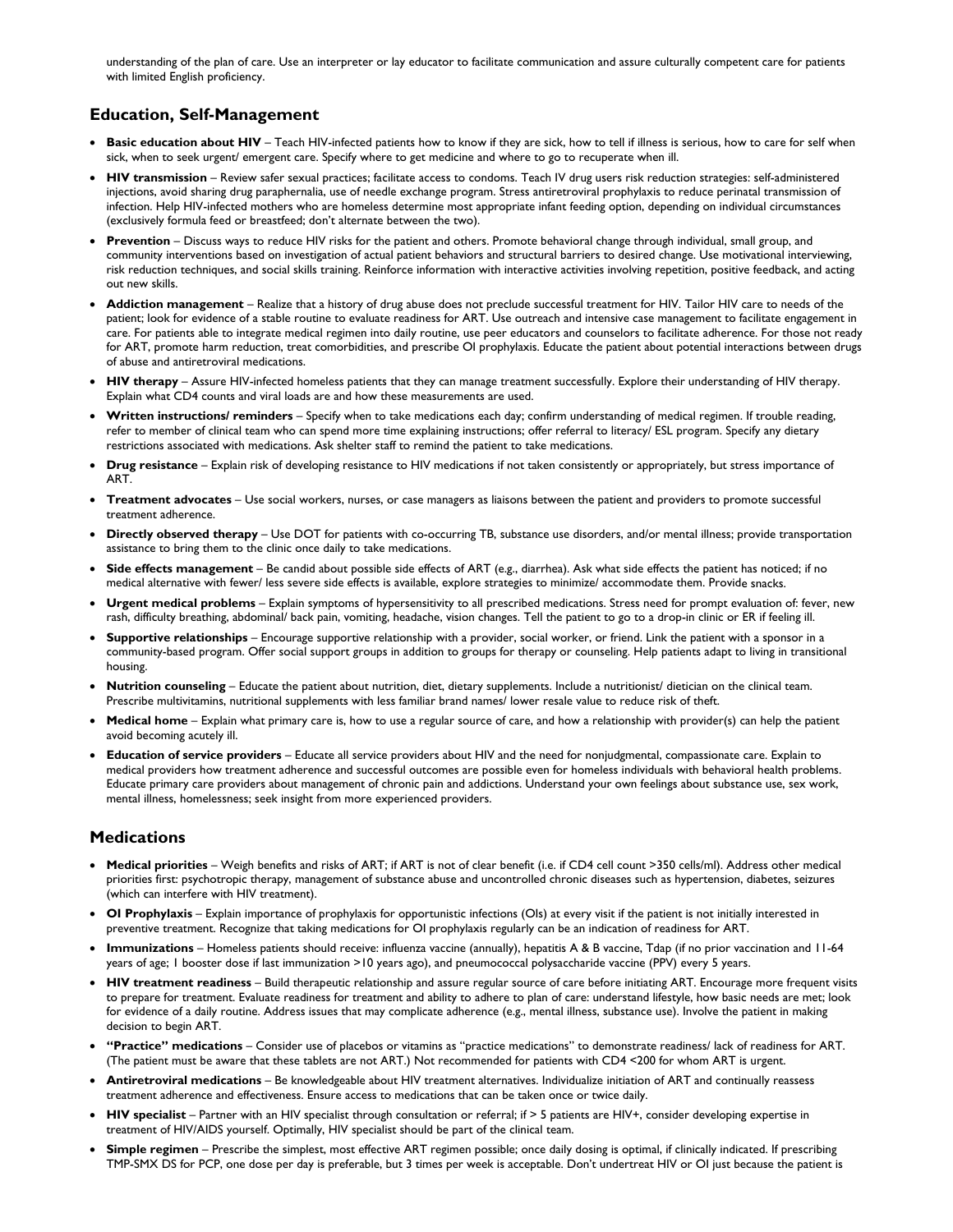homeless.

- **Dietary restrictions** Inquire about access to regular meals. If possible, prescribe medications without dietary restrictions.
- **Side effects** Be more aggressive with homeless patients in treating side effects or changing medication, if an equally effective alternative is available.
- **Drug toxicities** Be aware of serious toxicities associated with ART. Screen for HLA-B5701 before prescribing abacavir. Review symptoms of hypersensitivity with the patient.
- **Drug interactions/ contraindications** Monitor all patients on ART for development of glucose intolerance, diabetes, lipid abnormalities, lipodystrophy.

*Methadone* – Be aware that NNRTIs and certain protease inhibitors can reduce methadone efficacy by as much as 50%. If protease inhibitor is indicated, use ritonavir boosting or work directly with methadone maintenance treatment program to adjust dosage upward. Recognize that successful adherence to methadone therapy for persons addicted to heroin can increase adherence to ART.

*Other analgesics* – Be aware that some HIV medications can decrease/ increase efficacy of pain medications, including narcotics. Work with the patient to understand underlying cause of pain; prescribe appropriate pain medication and document why you prescribed it. To avoid contributing to drug-seeking behavior, make a contract with the patient specifying the plan of care and designating a single provider for pain prescription refills.

- **HIV treatment & substance use** Prescribe medications compatible with substances used. If ART is desired and there is evidence the patient can adhere to the medical regimen despite substance use, suggest taking HIV medications before using other drugs.
- **Drug resistance** Use genotype or phenotype testing to inform choice of therapy. Individualize therapy; balance possible side effects with simplicity and low resistance barrier with tolerability. Select initial treatment regimen to which the patient can adhere, preferring medications with a low pill burden where possible.
- **Adherence monitoring** At every visit, ask how many doses of each medication were missed over the last week/ month. Explore and address barriers to adherence. Problem solve with the patient; if forgetting doses is a problem, use pill boxes/ watch alarms/ other methods to help patient remember medications. Address adherence routinely so problems are identified before the patient develops resistance and fails regimen. (N.B.: CD4 decrease or viral load rebound is sign of treatment failure, very late stage marker of adherence.)
- **Medication storage** Allow homeless patients to store medications at clinic and come there daily for treatment. If the patient does not have access to refrigeration, avoid prescribing medications that require it (e.g., ritonavir). Urge shelter staff to make stored medications easily available to residents.
- **Access to medications** Assure continuous access to medications before initiating treatment. Provide transportation to pick up medications or arrange for delivery to a reliable location acceptable to the patient.

### **Associated problems, complications**

- **Medication side effects** Recognize that medications which interfere with survival on the streets by making people feel sicker or more fatigued will not be acceptable to homeless patients. Be more aggressive in treating side effects or changing medication for homeless patients if an equally effective alternative is available.
- **Severe drug toxicities** Be aware of life-threatening complications of ART and how to manage adverse effects (e.g., medication hypersensitivity reaction, hepatic necrosis, Stevens Johnson Syndrome, pancreatitis, lactic acidosis).
- **More acute illness** Homeless people with HIV/AIDS often present with more advanced disease, exacerbated by OIs and other comorbidities. Provide/ refer to medical respite facility where homeless patients can convalesce following hospitalization or when ill, or receive end-of-life care.
- **Co-occurring mental illness & substance dependence** Treat co-occurring disorders simultaneously within the same program. Involve a psychiatrist knowledgeable about cumulative side effects of polypharmacy who is interested in assessment and management of HIV-infected homeless patients with behavioral health disorders.
- **Cognitive impairment** If the patient has difficulty remembering appointments, don't assume nonadherence; assess cognition. Explore etiology of cognitive problems (e.g., mental illness, chronic substance abuse, AIDS-related dementia, OIs); seek accurate diagnosis with specialty consult if necessary.
- **Hepatitis**  Treat HCV/ HBV in patients with co-occurring HIV. Consult a specialist. Be aware of association between antiretroviral drugs and hepatotoxicity; carefully monitor liver enzymes during ART. Seek psychiatric consult prior to initiating HCV therapy. For co-occurring alcoholism, use behavioral contract or other strategies concurrently with HCV treatment to promote sobriety and reduce risk of liver damage. When initiating ART in patient with HIV/ HBV coinfection, consider including lamivudine and tenofovir as part of a fully suppressive antiretroviral regimen. Immunize against HBV (especially IDUs). Immunize seronegative patients against HAV. For better treatment outcomes, facilitate access to supportive housing and behavioral health care.
- **Tuberculosis** Do more frequent TB screening of HIV-infected homeless persons. If tuberculin test is positive, initiate isoniazid prophylaxis. Use directly observed TB/ HIV therapy to promote treatment adherence and reduce risk of drug resistant organisms.
- **Abuse** Work with all service providers in clinics and shelters to protect homeless patients from physical assault and verbal abuse.
- **Pregnancy** Ensure access to contraception to prevent unwanted pregnancies: medroxyprogesterone acetate q3 mo/ patch/ pill as well as male condoms or alternative barrier methods (female condom, diaphragm if desired). Develop good consulting relationships with obstetricians to help pregnant homeless patients with HIV. Facilitate Medicaid enrollment of infants born to HIV-infected mothers to expedite zidovudine therapy postnatally.
- **Lack of transportation** Provide transportation assistance/ carfare to facilitate appropriate follow-up care.
- **Lack of stable housing** Strongly advocate for low-barrier subsidized housing in your community for people living on the streets or in shelters, with no pre-requisite to achieve sobriety or attain a level of stability before housing is offered.
- **Financial barriers to HIV care** Facilitate applications for SSI/ Medicaid or SSDI/ Medicare. Seed Ryan White services for patients with no/ limited health insurance coverage. Keep detailed records of functional impairments; secure representative to help patients apply for SSI/SSDI; develop working relationship with Disability Determination Services; ensure that consultative examinations are conducted by physicians with significant experience treating homeless patients. Advocate for all patients to obtain needed health care, regardless of insurance status.
- **Stigmatization** Provide nonjudgmental, compassionate care and offer social support to homeless individuals, especially those with HIV/AIDS. Educate shelter staff about HIV/AIDS.
- **Incarceration** Develop collaborative relationships with correctional facilities to assure appropriate discharge planning and continuity of care following release.